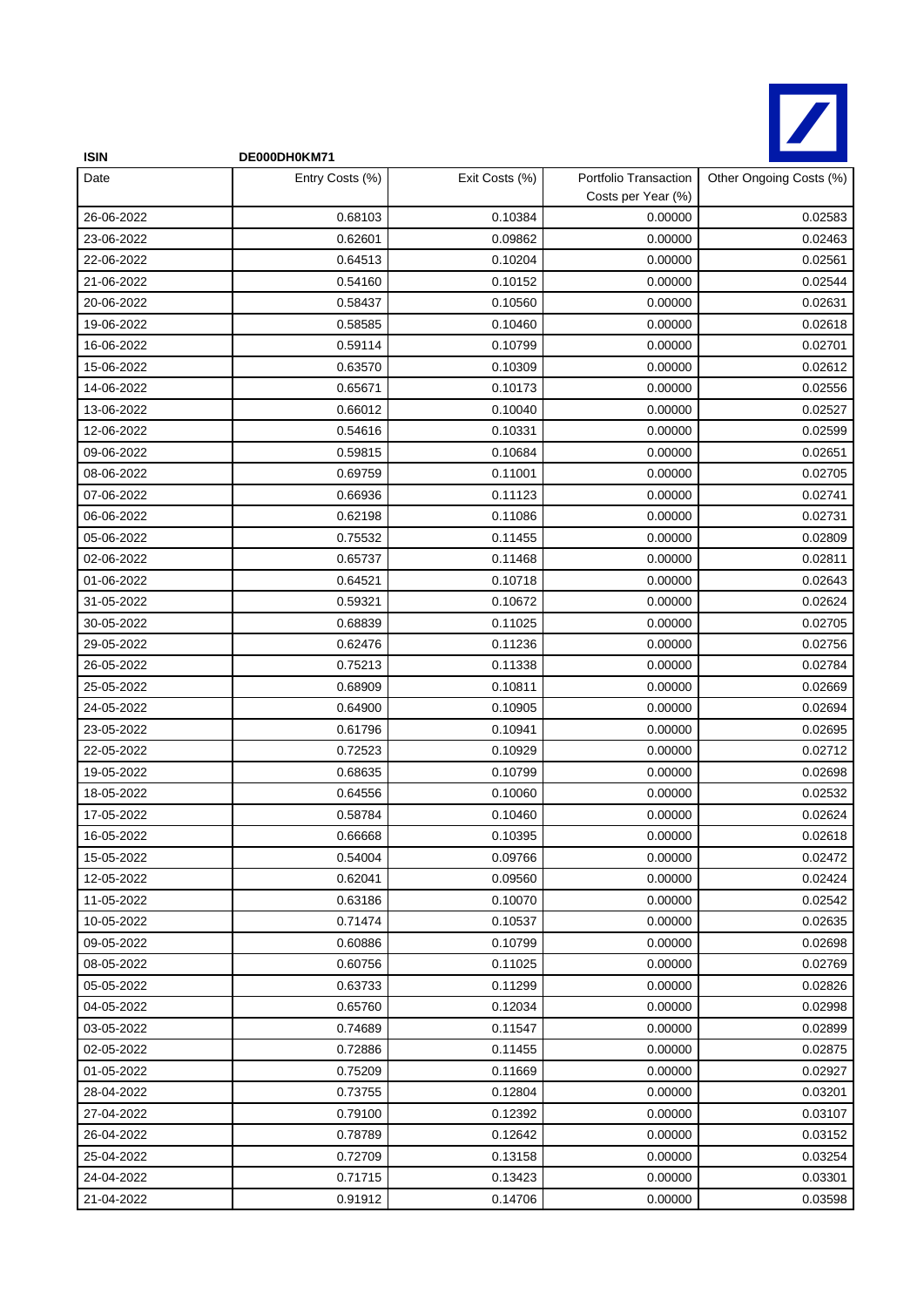| 20-04-2022 | 1.04026 | 0.16260 | 0.00000 | 0.03935 |
|------------|---------|---------|---------|---------|
| 19-04-2022 | 0.87588 | 0.15949 | 0.00000 | 0.03892 |
| 18-04-2022 | 1.18367 | 0.18282 | 0.00000 | 0.04476 |
| 13-04-2022 | 1.08990 | 0.17953 | 0.00000 | 0.04352 |
| 12-04-2022 | 1.05664 | 0.17422 | 0.00000 | 0.04254 |
| 11-04-2022 | 0.89890 | 0.16287 | 0.00000 | 0.03965 |
| 10-04-2022 | 0.88620 | 0.15723 | 0.00000 | 0.03810 |
| 07-04-2022 | 0.85367 | 0.15267 | 0.00000 | 0.03715 |
| 06-04-2022 | 0.86884 | 0.14535 | 0.00000 | 0.03532 |
| 05-04-2022 | 0.80424 | 0.14493 | 0.00000 | 0.03518 |
| 04-04-2022 | 0.89147 | 0.15361 | 0.00000 | 0.03701 |
| 03-04-2022 | 0.91096 | 0.15773 | 0.00000 | 0.03783 |
| 31-03-2022 | 0.85881 | 0.15576 | 0.00000 | 0.03725 |
| 30-03-2022 | 1.02550 | 0.15924 | 0.00000 | 0.03786 |
| 29-03-2022 | 0.90592 | 0.15898 | 0.00000 | 0.03782 |
| 28-03-2022 | 1.00526 | 0.15723 | 0.00000 | 0.03784 |
| 27-03-2022 | 0.96620 | 0.16313 | 0.00000 | 0.03929 |
| 25-03-2022 | 0.97984 | 0.17575 | 0.00000 | 0.04227 |
| 24-03-2022 | 0.90534 | 0.16287 | 0.00000 | 0.03923 |
| 23-03-2022 | 1.08345 | 0.16155 | 0.00000 | 0.03884 |
| 22-03-2022 | 0.88381 | 0.16260 | 0.00000 | 0.03915 |
| 21-03-2022 | 0.92369 | 0.16367 | 0.00000 | 0.03917 |
| 18-03-2022 | 0.91915 | 0.16779 | 0.00000 | 0.04016 |
| 17-03-2022 | 1.12681 | 0.16835 | 0.00000 | 0.04038 |
| 16-03-2022 | 0.92205 | 0.15552 | 0.00000 | 0.03752 |
| 15-03-2022 | 0.85495 | 0.15576 | 0.00000 | 0.03752 |
| 14-03-2022 | 0.95817 | 0.17212 | 0.00000 | 0.04160 |
| 11-03-2022 | 1.16390 | 0.18215 | 0.00000 | 0.04397 |
| 10-03-2022 | 1.00569 | 0.17153 | 0.00000 | 0.04117 |
| 09-03-2022 | 1.21049 | 0.19342 | 0.00000 | 0.04687 |
| 08-03-2022 | 1.13689 | 0.18975 | 0.00000 | 0.04626 |
| 07-03-2022 | 1.04422 | 0.18282 | 0.00000 | 0.04464 |
| 04-03-2022 | 1.07182 | 0.16502 | 0.00000 | 0.03971 |
| 03-03-2022 | 1.06033 | 0.16779 | 0.00000 | 0.04015 |
| 02-03-2022 | 1.02313 | 0.16393 | 0.00000 | 0.03929 |
| 01-03-2022 | 0.99027 | 0.15244 | 0.00000 | 0.03601 |
| 28-02-2022 | 0.87163 | 0.14815 | 0.00000 | 0.03517 |
| 25-02-2022 | 0.81918 | 0.14577 | 0.00000 | 0.03457 |
| 24-02-2022 | 1.01936 | 0.16556 | 0.00000 | 0.03907 |
| 23-02-2022 | 0.82800 | 0.14641 | 0.00000 | 0.03423 |
| 22-02-2022 | 0.92820 | 0.14493 | 0.00000 | 0.03393 |
| 21-02-2022 | 0.77777 | 0.14085 | 0.00000 | 0.03289 |
| 18-02-2022 | 0.80015 | 0.14306 | 0.00000 | 0.03340 |
| 17-02-2022 | 0.79879 | 0.14006 | 0.00000 | 0.03274 |
| 16-02-2022 | 0.76206 | 0.13532 | 0.00000 | 0.03156 |
| 15-02-2022 | 0.83164 | 0.13423 | 0.00000 | 0.03142 |
| 14-02-2022 | 0.90984 | 0.13850 | 0.00000 | 0.03249 |
| 11-02-2022 | 0.68850 | 0.12804 | 0.00000 | 0.02987 |
| 10-02-2022 | 0.84111 | 0.13263 | 0.00000 | 0.03079 |
| 09-02-2022 | 0.73152 | 0.13072 | 0.00000 | 0.03040 |
| 08-02-2022 | 0.76363 | 0.12579 | 0.00000 | 0.02930 |
| 07-02-2022 | 0.70774 | 0.12392 | 0.00000 | 0.02882 |
| 04-02-2022 | 0.79163 | 0.12151 | 0.00000 | 0.02818 |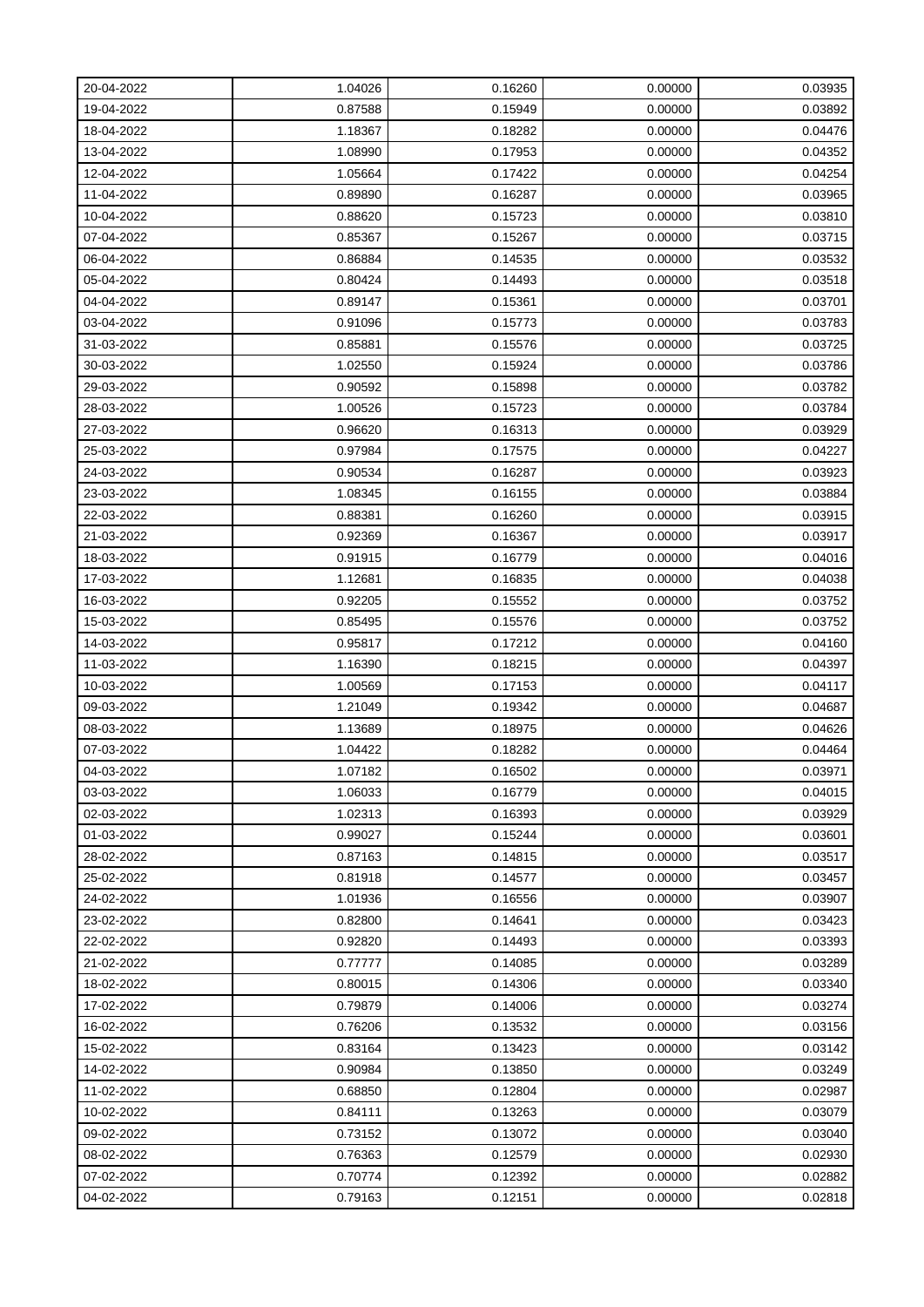| 03-02-2022 | 0.75646 | 0.11976 | 0.00000 | 0.02818 |
|------------|---------|---------|---------|---------|
| 02-02-2022 | 0.74260 | 0.12240 | 0.00000 | 0.02881 |
| 01-02-2022 | 0.81042 | 0.12151 | 0.00000 | 0.02867 |
| 31-01-2022 | 0.78056 | 0.11905 | 0.00000 | 0.02831 |
| 28-01-2022 | 0.75790 | 0.12034 | 0.00000 | 0.02875 |
| 27-01-2022 | 0.77654 | 0.12903 | 0.00000 | 0.03064 |
| 26-01-2022 | 0.80164 | 0.14006 | 0.00000 | 0.03300 |
| 25-01-2022 | 0.79201 | 0.13661 | 0.00000 | 0.03216 |
| 24-01-2022 | 0.93190 | 0.14641 | 0.00000 | 0.03439 |
| 21-01-2022 | 0.93496 | 0.14793 | 0.00000 | 0.03470 |
| 20-01-2022 | 0.92543 | 0.14430 | 0.00000 | 0.03382 |
| 19-01-2022 | 0.79432 | 0.13699 | 0.00000 | 0.03212 |
| 18-01-2022 | 0.69673 | 0.12594 | 0.00000 | 0.02941 |
| 17-01-2022 | 0.73323 | 0.12853 | 0.00000 | 0.02993 |
| 14-01-2022 | 0.83659 | 0.12953 | 0.00000 | 0.03007 |
| 13-01-2022 | 0.70933 | 0.12887 | 0.00000 | 0.02990 |
| 12-01-2022 | 0.67179 | 0.12165 | 0.00000 | 0.02848 |
| 11-01-2022 | 0.68696 | 0.12092 | 0.00000 | 0.02836 |
| 10-01-2022 | 0.65392 | 0.11834 | 0.00000 | 0.02778 |
| 07-01-2022 | 0.63754 | 0.11507 | 0.00000 | 0.02709 |
| 06-01-2022 | 0.59997 | 0.11481 | 0.00000 | 0.02705 |
| 05-01-2022 | 0.79914 | 0.12453 | 0.00000 | 0.02935 |
| 04-01-2022 | 0.67668 | 0.12285 | 0.00000 | 0.02896 |
| 03-01-2022 | 0.71248 | 0.12870 | 0.00000 | 0.03019 |
| 31-12-2021 | 0.74342 | 0.12361 | 0.00000 | 0.02909 |
| 30-12-2021 | 0.66178 | 0.12136 | 0.00000 | 0.02861 |
| 29-12-2021 | 0.82575 | 0.12674 | 0.00000 | 0.02994 |
| 28-12-2021 | 0.70159 | 0.12610 | 0.00000 | 0.02967 |
| 27-12-2021 | 0.72585 | 0.12077 | 0.00000 | 0.02847 |
| 23-12-2021 | 0.79854 | 0.12270 | 0.00000 | 0.02889 |
| 22-12-2021 | 0.76523 | 0.11834 | 0.00000 | 0.02797 |
| 21-12-2021 | 0.78265 | 0.11919 | 0.00000 | 0.02813 |
| 20-12-2021 | 0.74532 | 0.11614 | 0.00000 | 0.02750 |
| 17-12-2021 | 0.68764 | 0.11990 | 0.00000 | 0.02821 |
| 16-12-2021 | 0.64202 | 0.11416 | 0.00000 | 0.02691 |
| 15-12-2021 | 0.69047 | 0.11050 | 0.00000 | 0.02614 |
| 14-12-2021 | 0.72589 | 0.11468 | 0.00000 | 0.02710 |
| 13-12-2021 | 0.71859 | 0.11429 | 0.00000 | 0.02706 |
| 10-12-2021 | 0.71307 | 0.11062 | 0.00000 | 0.02616 |
| 09-12-2021 | 0.63567 | 0.11601 | 0.00000 | 0.02735 |
| 08-12-2021 | 0.75163 | 0.11765 | 0.00000 | 0.02783 |
| 07-12-2021 | 0.73719 | 0.11587 | 0.00000 | 0.02746 |
| 06-12-2021 | 0.64551 | 0.11641 | 0.00000 | 0.02752 |
| 03-12-2021 | 0.63230 | 0.11521 | 0.00000 | 0.02724 |
| 02-12-2021 | 0.75894 | 0.11614 | 0.00000 | 0.02741 |
| 01-12-2021 | 0.76097 | 0.12136 | 0.00000 | 0.02862 |
| 30-11-2021 | 0.77378 | 0.12240 | 0.00000 | 0.02878 |
| 29-11-2021 | 0.85426 | 0.12887 | 0.00000 | 0.03049 |
| 26-11-2021 | 0.79226 | 0.12987 | 0.00000 | 0.03079 |
| 25-11-2021 | 0.86211 | 0.13175 | 0.00000 | 0.03137 |
| 24-11-2021 | 0.83298 | 0.13193 | 0.00000 | 0.03138 |
| 23-11-2021 | 0.86893 | 0.13793 | 0.00000 | 0.03272 |
| 22-11-2021 | 0.88636 | 0.15480 | 0.00000 | 0.03667 |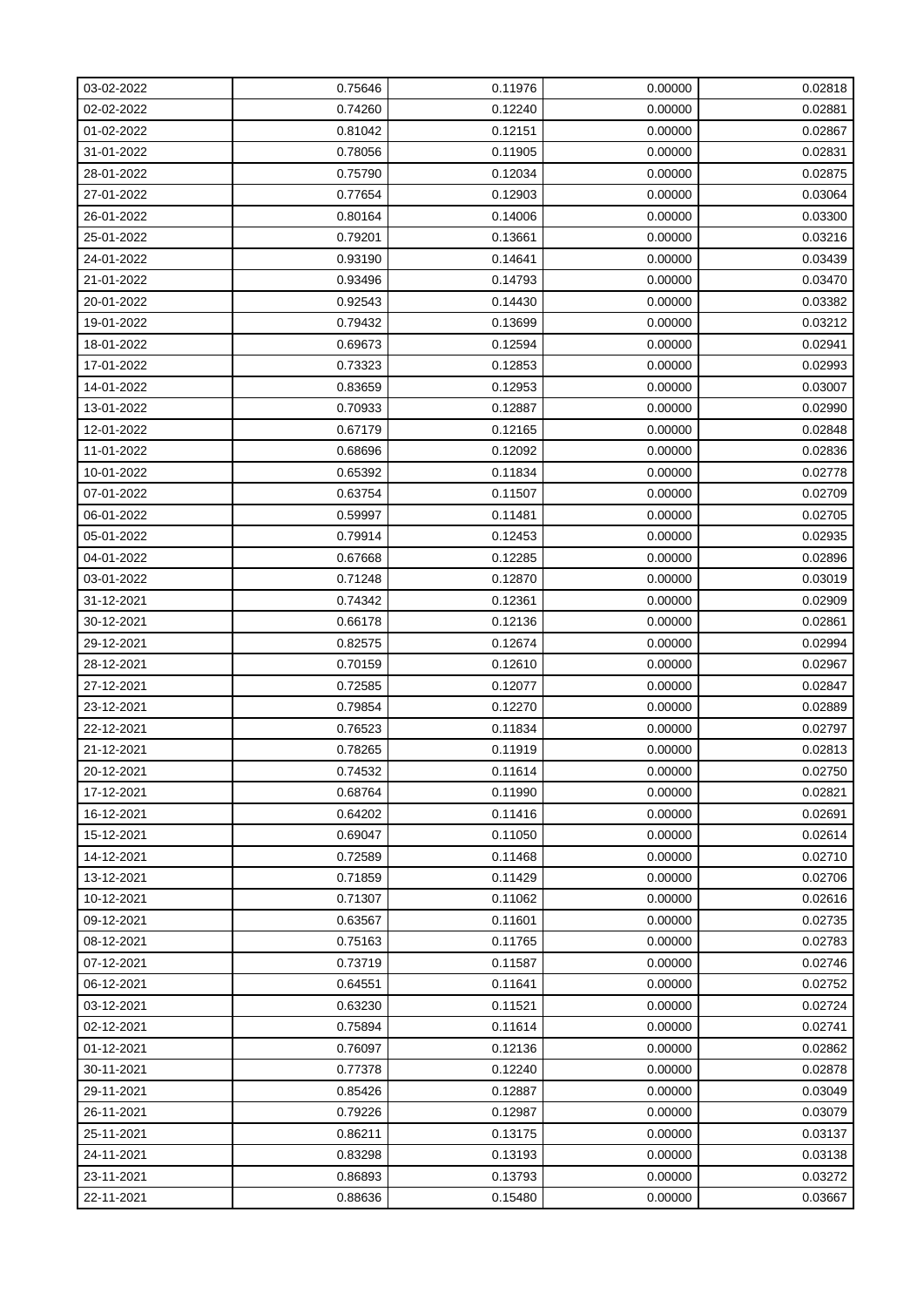| 19-11-2021 | 0.97684 | 0.15291 | 0.00000 | 0.03610 |
|------------|---------|---------|---------|---------|
| 18-11-2021 | 0.99935 | 0.16077 | 0.00000 | 0.03793 |
| 17-11-2021 | 0.93329 | 0.16077 | 0.00000 | 0.03799 |
| 16-11-2021 | 1.06493 | 0.16340 | 0.00000 | 0.03845 |
| 15-11-2021 | 1.02795 | 0.16420 | 0.00000 | 0.03836 |
| 12-11-2021 | 0.83654 | 0.15773 | 0.00000 | 0.03687 |
| 11-11-2021 | 1.03082 | 0.15898 | 0.00000 | 0.03710 |
| 10-11-2021 | 0.92223 | 0.14663 | 0.00000 | 0.03388 |
| 09-11-2021 | 0.81693 | 0.14837 | 0.00000 | 0.03424 |
| 08-11-2021 | 0.80287 | 0.14430 | 0.00000 | 0.03337 |
| 05-11-2021 | 0.76486 | 0.13850 | 0.00000 | 0.03211 |
| 04-11-2021 | 0.79008 | 0.13514 | 0.00000 | 0.03131 |
| 03-11-2021 | 0.86618 | 0.13459 | 0.00000 | 0.03109 |
| 02-11-2021 | 0.78176 | 0.14085 | 0.00000 | 0.03251 |
| 01-11-2021 | 0.87168 | 0.13793 | 0.00000 | 0.03191 |
| 28-10-2021 | 0.80327 | 0.14085 | 0.00000 | 0.03233 |
| 27-10-2021 | 0.92085 | 0.14286 | 0.00000 | 0.03300 |
| 26-10-2021 | 0.87840 | 0.14045 | 0.00000 | 0.03241 |
| 25-10-2021 | 0.80980 | 0.14706 | 0.00000 | 0.03392 |
| 24-10-2021 | 0.87148 | 0.15152 | 0.00000 | 0.03482 |
| 21-10-2021 | 0.93991 | 0.14771 | 0.00000 | 0.03399 |
| 20-10-2021 | 0.79171 | 0.14472 | 0.00000 | 0.03332 |
| 19-10-2021 | 0.79287 | 0.13966 | 0.00000 | 0.03219 |
| 18-10-2021 | 0.81415 | 0.13680 | 0.00000 | 0.03145 |
| 17-10-2021 | 0.85782 | 0.13123 | 0.00000 | 0.03033 |
| 14-10-2021 | 0.77536 | 0.13141 | 0.00000 | 0.03033 |
| 13-10-2021 | 0.72189 | 0.12870 | 0.00000 | 0.02970 |
| 12-10-2021 | 0.71224 | 0.12270 | 0.00000 | 0.02846 |
| 11-10-2021 | 0.66434 | 0.11962 | 0.00000 | 0.02775 |
| 10-10-2021 | 0.77448 | 0.12019 | 0.00000 | 0.02784 |
| 07-10-2021 | 0.73183 | 0.11834 | 0.00000 | 0.02749 |
| 06-10-2021 | 0.69411 | 0.12136 | 0.00000 | 0.02814 |
| 05-10-2021 | 0.71030 | 0.11696 | 0.00000 | 0.02715 |
| 04-10-2021 | 0.67071 | 0.12005 | 0.00000 | 0.02775 |
| 03-10-2021 | 0.68521 | 0.11905 | 0.00000 | 0.02750 |
| 30-09-2021 | 0.63250 | 0.11429 | 0.00000 | 0.02648 |
| 29-09-2021 | 0.61539 | 0.10941 | 0.00000 | 0.02531 |
| 28-09-2021 | 0.66091 | 0.11669 | 0.00000 | 0.02685 |
| 27-09-2021 | 0.69981 | 0.11834 | 0.00000 | 0.02719 |
| 26-09-2021 | 0.68726 | 0.12034 | 0.00000 | 0.02762 |
| 23-09-2021 | 0.79327 | 0.12210 | 0.00000 | 0.02793 |
| 22-09-2021 | 1.25022 | 1.22850 | 0.00000 | 0.02813 |
| 21-09-2021 | 1.26333 | 1.22100 | 0.00000 | 0.02796 |
| 20-09-2021 | 1.25599 | 1.18483 | 0.00000 | 0.02713 |
| 19-09-2021 | 1.21505 | 1.18765 | 0.00000 | 0.02724 |
| 16-09-2021 | 1.39222 | 1.25945 | 0.00000 | 0.02872 |
| 15-09-2021 | 1.32986 | 1.34228 | 0.00000 | 0.03063 |
| 14-09-2021 | 1.39823 | 1.37931 | 0.00000 | 0.03133 |
| 13-09-2021 | 1.46523 | 1.36054 | 0.00000 | 0.03092 |
| 12-09-2021 | 1.46824 | 1.35501 | 0.00000 | 0.03088 |
| 09-09-2021 | 1.63948 | 1.45560 | 0.00000 | 0.03302 |
| 08-09-2021 | 1.57738 | 1.41844 | 0.00000 | 0.03224 |
| 07-09-2021 | 1.48930 | 1.47929 | 0.00000 | 0.03362 |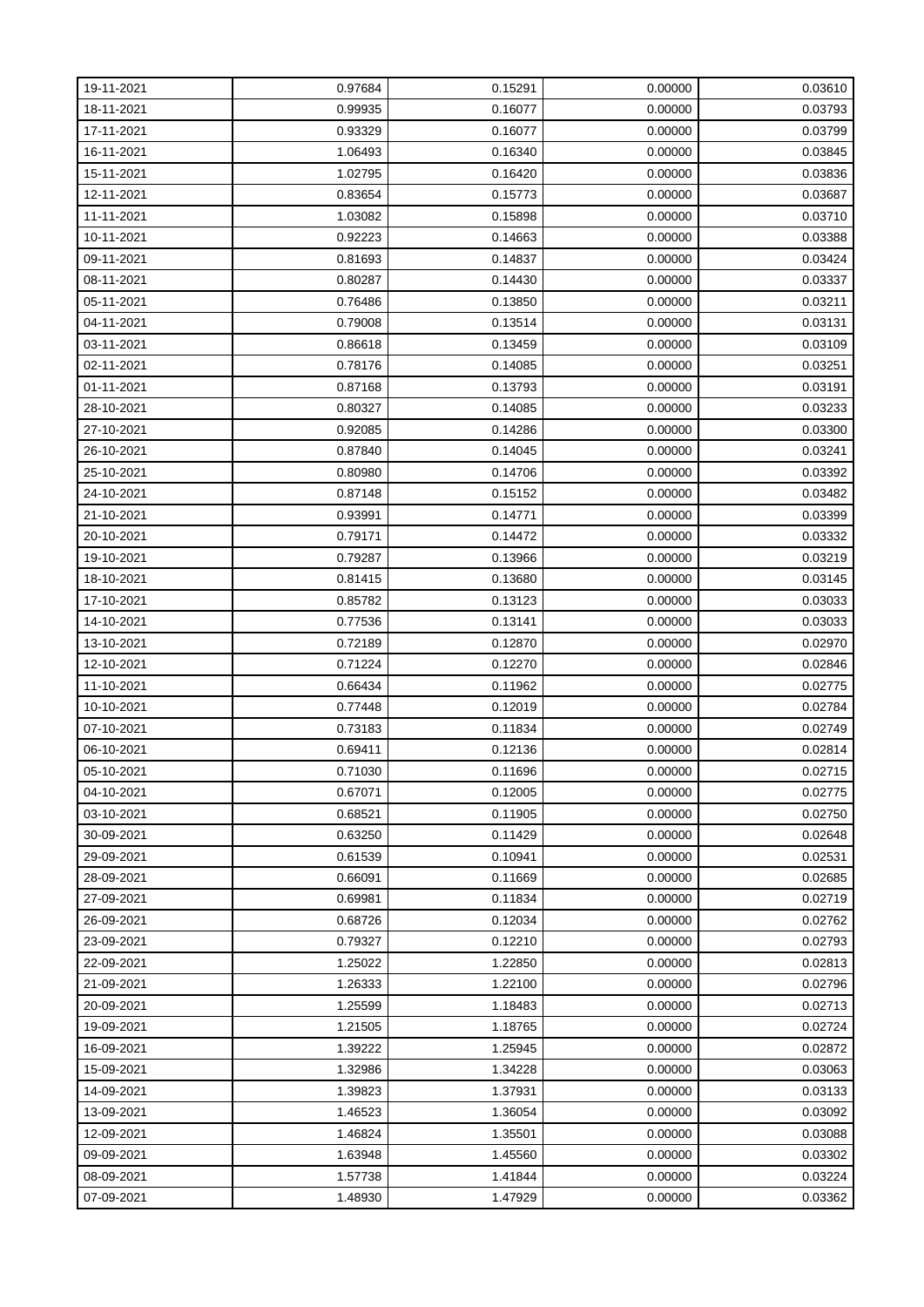| 06-09-2021 | 1.56485 | 1.49031 | 0.00000 | 0.03376 |
|------------|---------|---------|---------|---------|
| 05-09-2021 | 1.63226 | 1.56495 | 0.00000 | 0.03546 |
| 02-09-2021 | 1.55165 | 1.41643 | 0.00000 | 0.03206 |
| 01-09-2021 | 1.47314 | 1.44300 | 0.00000 | 0.03275 |
| 31-08-2021 | 1.48871 | 1.37174 | 0.00000 | 0.03123 |
| 30-08-2021 | 1.46646 | 1.43678 | 0.00000 | 0.03268 |
| 29-08-2021 | 1.39924 | 1.40252 | 0.00000 | 0.03197 |
| 26-08-2021 | 1.49153 | 1.34409 | 0.00000 | 0.03077 |
| 25-08-2021 | 1.43026 | 1.34590 | 0.00000 | 0.03079 |
| 24-08-2021 | 1.39279 | 1.35501 | 0.00000 | 0.03103 |
| 23-08-2021 | 1.34254 | 1.33333 | 0.00000 | 0.03057 |
| 22-08-2021 | 1.35327 | 1.28535 | 0.00000 | 0.02950 |
| 19-08-2021 | 1.27024 | 1.27226 | 0.00000 | 0.02932 |
| 18-08-2021 | 1.35068 | 1.27389 | 0.00000 | 0.02935 |
| 17-08-2021 | 1.48627 | 1.34953 | 0.00000 | 0.03100 |
| 16-08-2021 | 1.38467 | 1.37552 | 0.00000 | 0.03145 |
| 15-08-2021 | 1.28784 | 1.32100 | 0.00000 | 0.03019 |
| 12-08-2021 | 1.32925 | 1.28866 | 0.00000 | 0.02957 |
| 11-08-2021 | 1.31925 | 1.30208 | 0.00000 | 0.02987 |
| 10-08-2021 | 1.39115 | 1.28535 | 0.00000 | 0.02956 |
| 09-08-2021 | 1.45079 | 1.31406 | 0.00000 | 0.03017 |
| 08-08-2021 | 1.35009 | 1.36799 | 0.00000 | 0.03134 |
| 05-08-2021 | 1.74602 | 1.61031 | 0.00000 | 0.03671 |
| 03-08-2021 | 1.81386 | 1.76056 | 0.00000 | 0.04003 |
| 02-08-2021 | 1.67069 | 1.66113 | 0.00000 | 0.03770 |
| 01-08-2021 | 1.71145 | 1.69779 | 0.00000 | 0.03852 |
| 29-07-2021 | 1.76358 | 1.73010 | 0.00000 | 0.03919 |
| 28-07-2021 | 1.91685 | 1.67785 | 0.00000 | 0.03811 |
| 27-07-2021 | 1.56236 | 1.53139 | 0.00000 | 0.03499 |
| 26-07-2021 | 1.74135 | 1.60772 | 0.00000 | 0.03684 |
| 25-07-2021 | 1.84086 | 1.64745 | 0.00000 | 0.03774 |
| 22-07-2021 | 1.79551 | 1.65289 | 0.00000 | 0.03786 |
| 21-07-2021 | 1.59651 | 1.59490 | 0.00000 | 0.03652 |
| 20-07-2021 | 1.61415 | 1.57729 | 0.00000 | 0.03620 |
| 19-07-2021 | 1.65636 | 1.57978 | 0.00000 | 0.03616 |
| 18-07-2021 | 1.73129 | 1.65563 | 0.00000 | 0.03793 |
| 15-07-2021 | 1.83318 | 1.86916 | 0.00000 | 0.04273 |
| 14-07-2021 | 1.93908 | 1.91205 | 0.00000 | 0.04358 |
| 13-07-2021 | 2.03394 | 1.82482 | 0.00000 | 0.04179 |
| 12-07-2021 | 2.03706 | 1.86567 | 0.00000 | 0.04253 |
| 11-07-2021 | 1.91459 | 1.81159 | 0.00000 | 0.04120 |
| 08-07-2021 | 1.80358 | 1.79856 | 0.00000 | 0.04103 |
| 07-07-2021 | 1.81406 | 1.82149 | 0.00000 | 0.04164 |
| 06-07-2021 | 2.04693 | 1.91939 | 0.00000 | 0.04384 |
| 05-07-2021 | 2.06001 | 2.00401 | 0.00000 | 0.04568 |
| 04-07-2021 | 2.21007 | 1.99601 | 0.00000 | 0.04543 |
| 01-07-2021 | 2.01903 | 1.83150 | 0.00000 | 0.04184 |
| 30-06-2021 | 2.10254 | 1.88324 | 0.00000 | 0.04296 |
| 29-06-2021 | 1.88321 | 1.75131 | 0.00000 | 0.03982 |
| 28-06-2021 | 1.89713 | 1.79856 | 0.00000 | 0.04083 |
| 27-06-2021 | 2.00480 | 1.83486 | 0.00000 | 0.04159 |
| 24-06-2021 | 2.11388 | 1.87266 | 0.00000 | 0.04238 |
| 23-06-2021 | 1.97493 | 1.80505 | 0.00000 | 0.04089 |